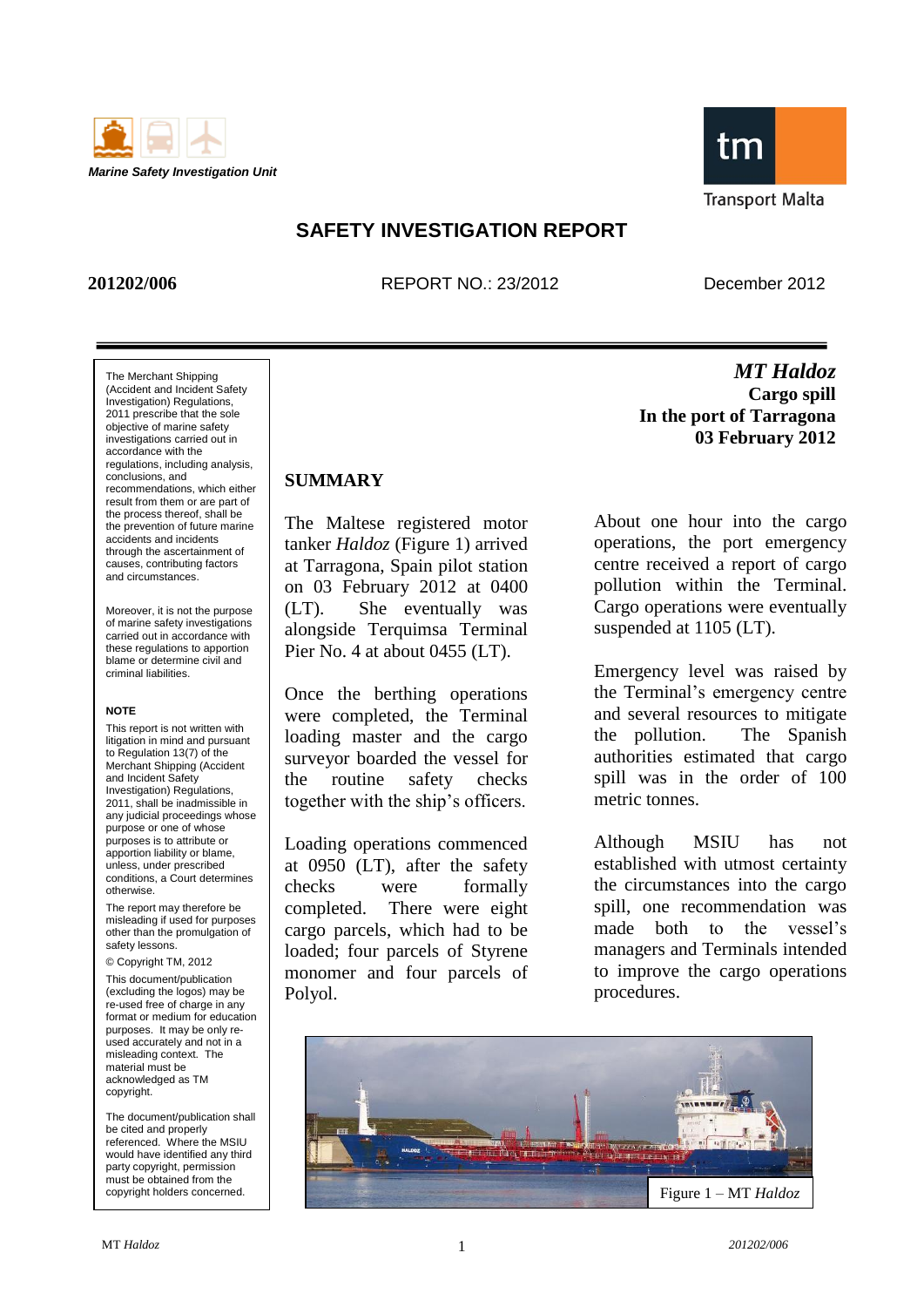#### **FACTUAL INFORMATION**

#### **Vessel**

*Haldoz*, a 2603 GT Type 2 chemical /oil  $tan \text{ker}^1$  was built in 2008 and is registered in Malta. She is owned by YD Shipping Ltd., managed by Ayder Tanker A.S., Turkey and classed with Bureau Veritas. The vessel has an overall length of 92.86 m and a beam of 14.10 m.

The vessel"s cargo tank area is divided into ten cargo oil tanks, arranged in five pairs (numbered 2 to 6) by means of longitudinal and transverse corrugated bulkheads. The total volumetric capacity Is  $4085.29 \text{m}^3$ . Tank no. 1 centre is designated as a slop tank and has a capacity of 119.60  $m<sup>3</sup>$  (at 98% filling). A nitrogen generator is also fitted on board for inerting and padding purposes.

The cargo manifold system's design allows for six different cargo parcels to be loaded / unloaded simultaneously. Moreover, the same cargo can be loaded / unloaded to / from all cargo tanks by means of two common lines located forward and aft of the cargo manifold. Each pair of cargo tanks has common loading and unloading pipes and manifolds. Each cargo oil tank and slop tank has a separate electrical driven deepwell pump.

#### **Discharge of Noxious Liquid Substances (NLS) Effluents**

For the purpose of the controlled discharging of NLS effluents in accordance with the provisions of MARPOL Annex II, regulation 5, *Haldoz* is fitted with overboard discharges below the waterline and on either side of the vessel. The port and starboard overboard underwater discharge is fitted 40075 mm aft of the fore peak line between frames 70 and 71. The overboard discharges are fitted in way of the turn of bilge, about 1600 mm from the baseline (Figures 2 and 3).

Chemical discharge lines are connected to the cargo manifold common line by means of spool pieces and one butterfly valve.

#### **Crew**

*Haldoz* Minimum Safe Manning Certificate required a crew of 12 but there were two special conditions, which if satisfied, would have allowed the minimum number to be lowered to 10. In fact, the vessel had a valid UMS notation, and therefore, one engineering OOW and one engine rating could be omitted in accordance with a special condition granted by the flag State Administration. Nonetheless, there were 14 crew members on board at the time of the spill. All the crew members were Turkish nationals and recruited by the Company"s own crewing department.

The master, aged 33 years, held an STCW II/2 Certificate of Competency (CoC), issued in Turkey. He was also issued with the flag State Administration"s endorsement attesting recognition. He had been serving as a master on tankers for four years. He had been on board for 15 days when the accident happened.

The chief mate was 34 years old. He also held an STCW II/2 CoC, issued in Turkey and duly recognised by the flag State Administration. He was responsible for the cargo operations. He had been serving as a chief mate on tankers for just over two years. The chief mate had joined the vessel 20 days before the accident happened.

The second and third mates were also duly qualified to serve on board. The second mate had embarked on the vessel about two months before the accident, whilst the third mate had been on board for 11 days when the spill happened.

<u>.</u>

<sup>1</sup> A type 2 ship is a chemical tanker intended to transport chapter 17 products with appreciably severe environmental and safety hazards, which require significant preventive measures to preclude an escape of such cargo.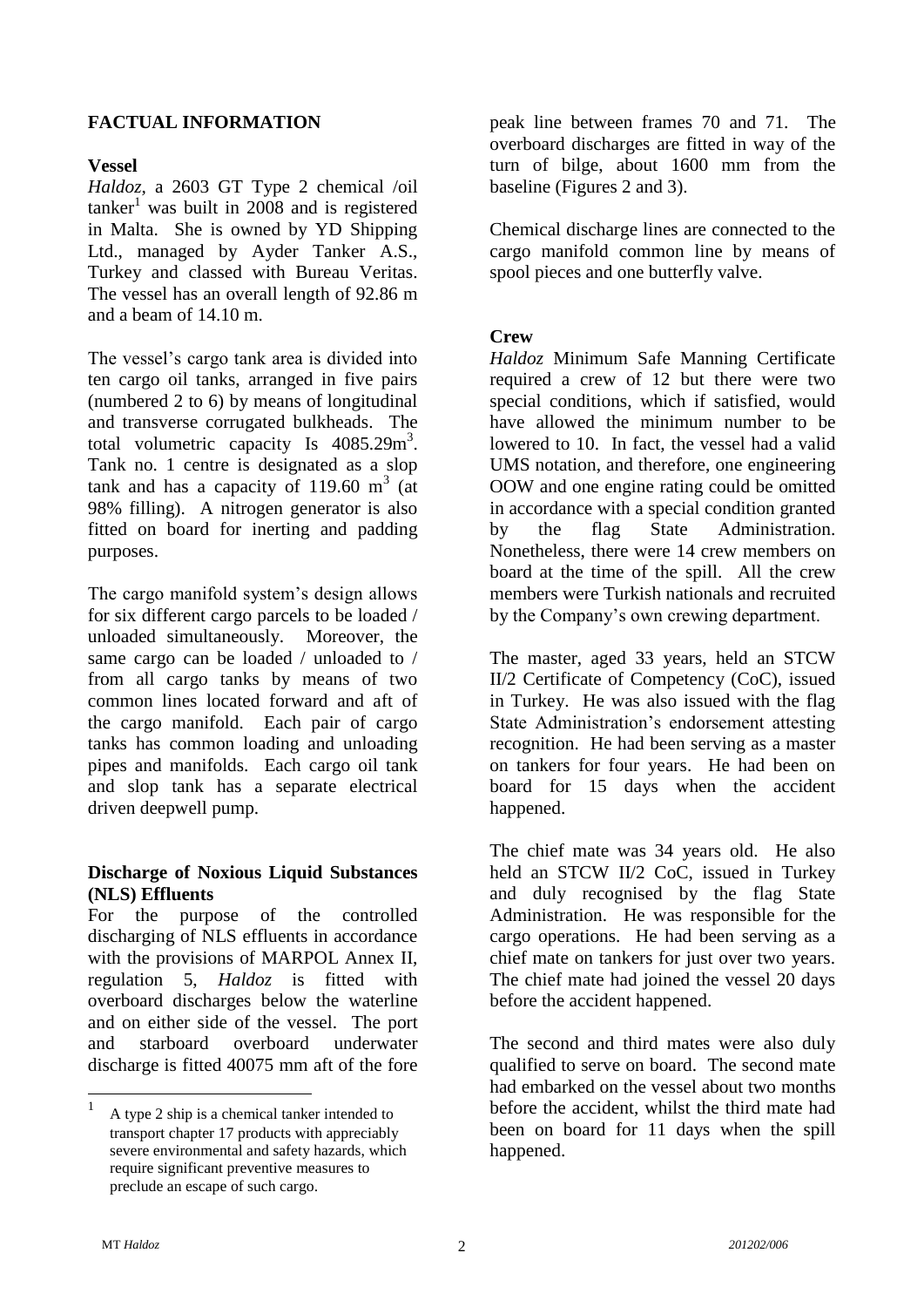

FRAME 72

**Figure 2: Drawing of the Annex II discharge**



**Figure 3: Annex II discharge on the main deck**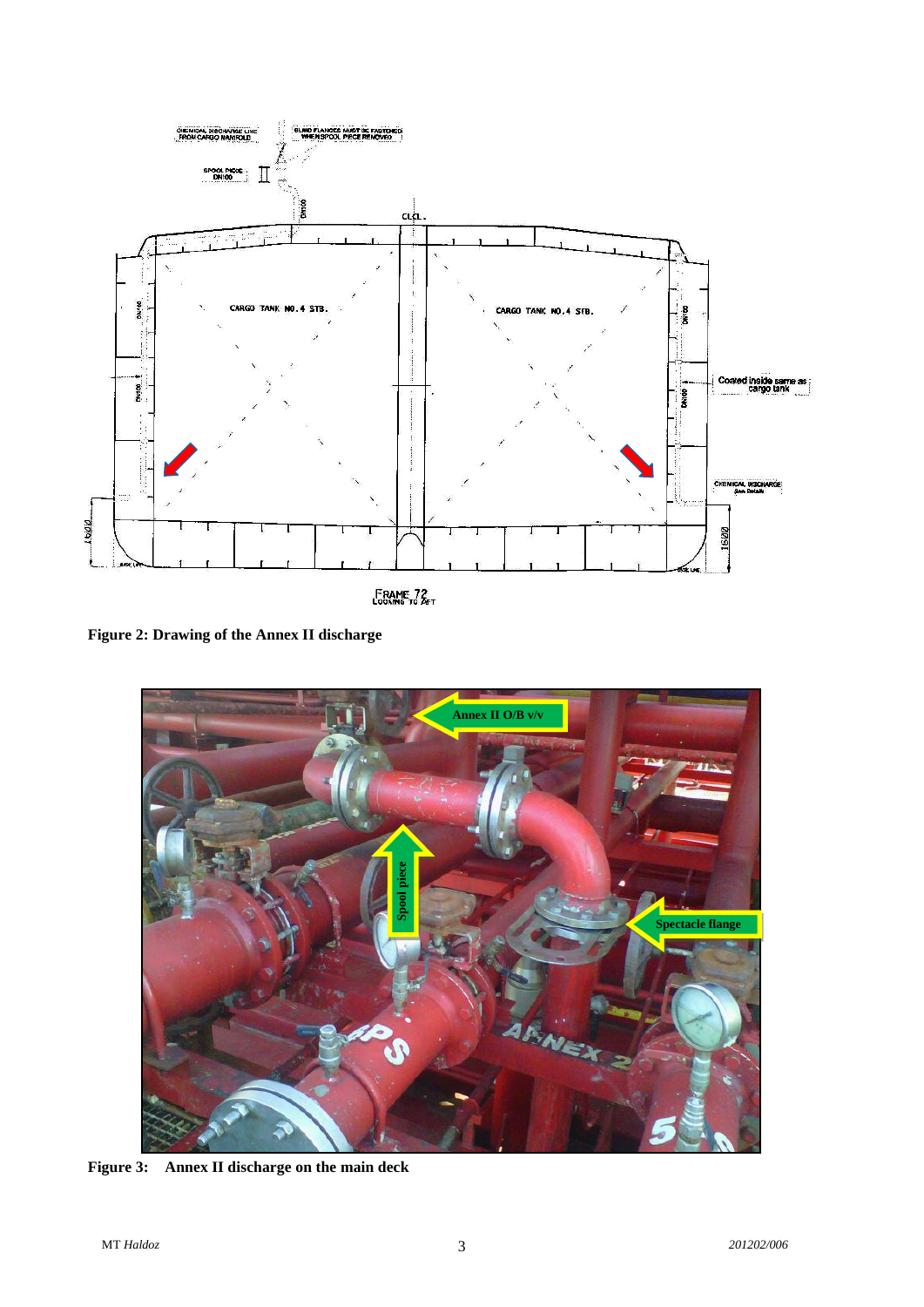All crew members had completed their familiarisation on board, which was related to safety and pollution prevention.

#### **Environment**

The wind was west-north-west, force 4 to 5 and gusting up to 27 knots. The sea state was slight. Visibility was good.

#### **Narrative<sup>2</sup>**

*Haldoz* arrived at Terquimsa Terminal in the port of Tarragona on 03 February 2012, at about 0400. She safely berthed port side alongside Pier No. 4 at 0455 in order to load eight parcels of cargo; four parcels of Polyol (P4311, P3621 and F4811) and four parcels of Styrene monomer<sup>3</sup>. After the vessel berthed safely alongside, the loading master and the cargo surveyor went on board at about 0515. A meeting was held with the ship's officers and both sides compiled the ship-shore safety checklist at 0520. The safety checklist was completed by 0605.

At 0830, a hose was connected for the loading of Styrene monomer, whilst a cargo hose for the loading of the first parcel of Polyol F4811 was connected at 0945 (Figure 4). With both hoses in place, a preloading checklist was completed at 0947, in accordance with the company"s requirements as laid down in its safety management system manual.

Loading of both parcels commenced at the agreed initial rate of 100  $m<sup>3</sup>$  hr<sup>-1</sup> per cargo tank at 0950. The loading rate had to be gradually increased to  $200 \text{ m}^3 \text{ hr}^{-1}$ . Eventually, loading of cargo had to terminate at a rate of  $100 \text{ m}^3 \text{ hr}^1$ .



**Figure 4:** *Haldoz* **alongside during the pre-loading operations (arrow shows loading manifold)**

The cargo loading operation was uneventful until about 1045. During a routine patrol by two harbour policemen, a strong smell of chemicals was noticed. Moreover, a reddish substance was seen on the water. It seemed that a spill was coming from the starboard side of *Haldoz*.

The matter was reported to the Terminal operators, who until then were unaware of any cargo spill. It was reported that an immediate inspection of the Terminal did not reveal any immediate abnormalities.

At about 1104, the chief Terminal policeman and the two policemen, who noticed the red substance on the water, boarded the vessel and notified the master of an alleged pollution within the confinements of the harbour<sup>4</sup>. Upon receipt of this notification, the pump man, who was in the messroom, was called on VHF to proceed urgently to the starboard main deck. Cargo operations were suspended at about this time.

The harbour official also noticed a reddish substance being discharged from below the sea water level. However, the police officer also reported that after notifying the ship of the reports received at the Terminal, one of the crew members was noticed closing a

 $\overline{c}$ Unless otherwise stated, all times are local.

<sup>&</sup>lt;sup>3</sup> *Haldoz* already had  $675.148 \text{ m}^3$  of Methylene Chloride (Dichloromethane) on board in cargo tanks nos. 2 port and starboard.

<sup>&</sup>lt;u>.</u> <sup>4</sup> *Haldoz* was the only ship in the Terminal loading these particular parcels of cargo at the time of the occurrence.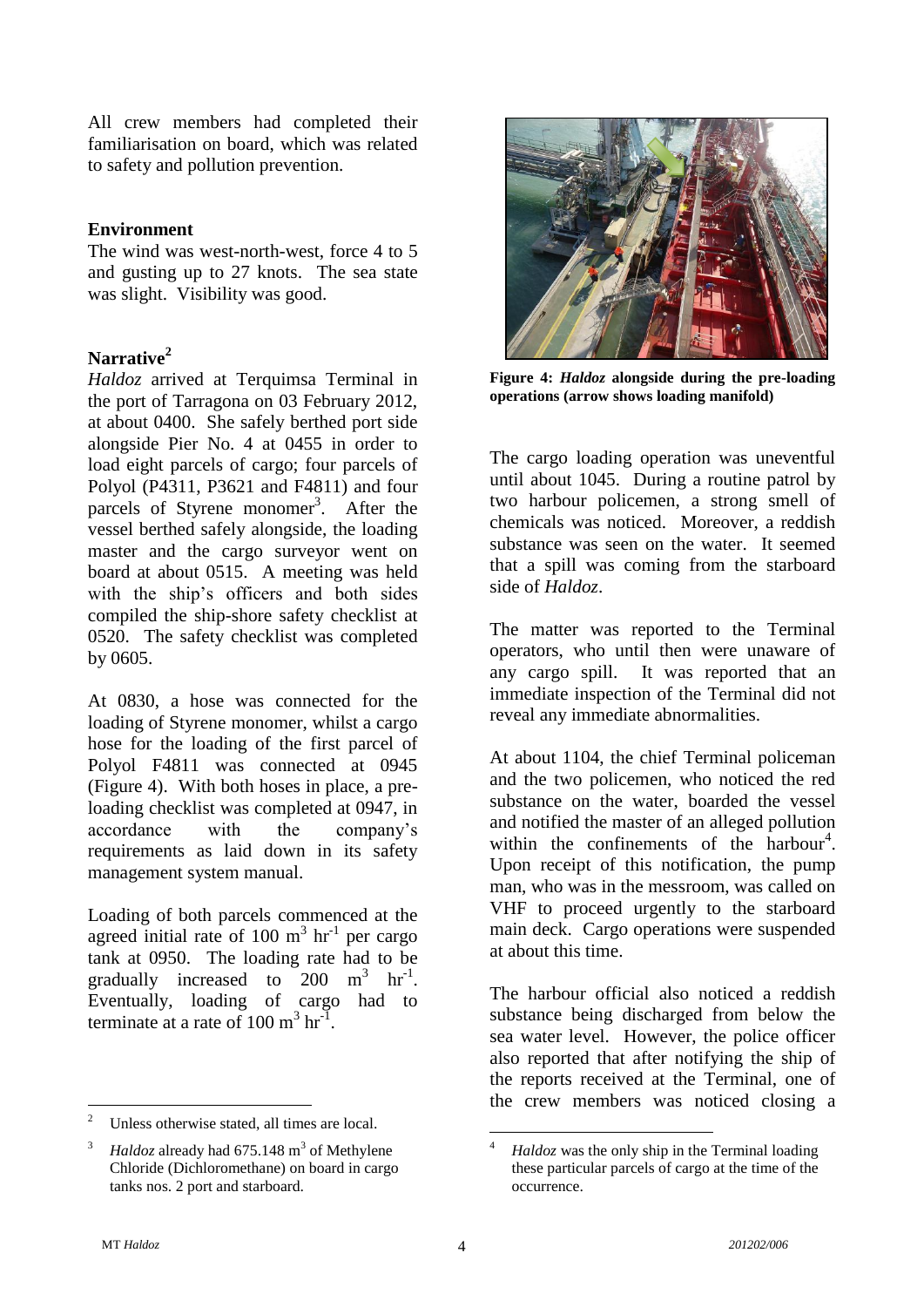valve. The overboard flow was observed to stop at around this time.

A series of safety and pollution checks on board were initiated at 1135. Crew members reported that everything was found in order and all plugs secured in place. All the lines and valves, which were not in use at the time, were reported to be closed and blinded.

The vessel was eventually served with an official detention letter by the Harbour Master Office on the same day of the alleged pollution at 1540 which, however, was refused by the master. Eventually, cargo hoses were disconnected at 1815.

#### **Extent of Pollution**

During their visit on board, the harbour authorities observed a substance around the vessel, which was red in colour (Figure 5). By 1139, the first seagulls were reported dead, whilst a number of dead fish were also sighted floating on the sea surface. At 1240, the Terminal emergency control centre reported that the total amount of spilled cargo into the harbour waters was about  $100 \text{ m}^3$ .



**Figure 5: Spilled Styrene monomer in the harbour waters**

Oil booms were deployed in the area and the Terminal authorities also ensured that six mobile shore reception facilities were made available for the collection of the spilled cargo and contaminated water.

#### **Port State Control**

On 06 February, *Haldoz* was subjected to a port State Control expanded inspection. Five deficiencies were identified, none of which were related to the cargo equipment and cargo operations. Only one deficiency was indirectly related to pollution prevention; oil filtering equipment was found not in compliance with the guidelines in IMO Resolution MEPC.107 $(49)^5$ , which had to be rectified before departure.

#### **Spilled Cargo Characteristics**

Styrene monomer is a clear viscous liquid with an aromatic sweet smell<sup>6</sup>. It has a boiling point of 145.2°C and a specific gravity of 0.9051 at 15°C. It is slightly soluble in cold water. The vapour density is 3.58. Chapter 17 of the International Code for the Construction and Equipment of Ships carrying Dangerous Chemicals in Bulk (IBC Code) provides detailed carriage requirements for Styrene monomer.

Styrene monomer is a Category Y cargo<sup>7</sup>. It is included in the IBC Code because of its safety and pollution hazards. Styrene monomer can only be carried in integral and gravity tanks as defined in chapter 4 of the IBC Code. Although its carriage does not necessitate special requirements under the Code, controlled tank ventings are a requirement<sup>8</sup>. Restricted gauging, as per the

<sup>1</sup> <sup>5</sup> The Revised Guidelines and Specifications for Pollution Prevention Equipment for Machinery Space Bilges of Ships (Resolution MEPC.107(49)), were adopted on 18 July 2003.

<sup>6</sup> Styrene monomer may be coloured, depending on the additives.

Category Y cargo is defined in MARPOL Annex II, chapter 2, regulation 6 is a noxious liquid which, if discharged into the sea from tank cleaning or deballasting operations, is deemed to present a hazard to either marine resources or human health or cause harm to amenities or other legitimate uses of the sea and therefore justify a limitation on the quality and quantity of the discharge into the marine environment.

This was to be achieved on board by means of the cargo tanks" PV valves.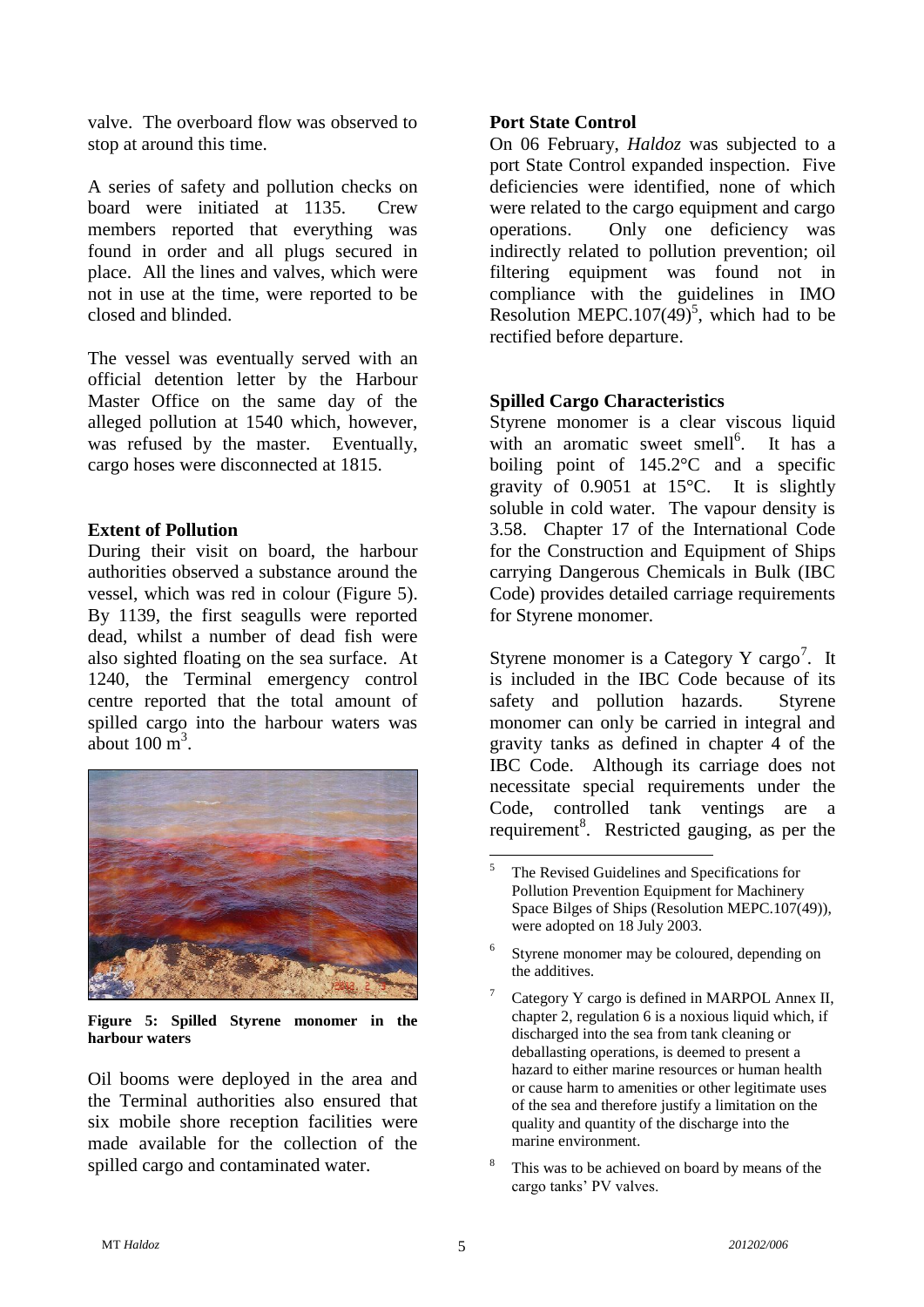requirements of chapter 13 of the IBC Code is necessary.

The cargo gives off flammable vapours and is normally protected by additives against several chemical changes. There is the possibility of a dangerous reaction of the cargo, resulting in overheating in either the tank or associated pipelines.

Therefore, Styrene monomer has to be loaded and carried adequately segregated from other products, whose temperature is sufficiently high to initiate a reaction of this cargo. In fact, in order to ensure that the cargo is not exposed to excessive heating, heating coils in cargo tanks carrying Styrene monomer have to be blanked off or secured by equivalent means.

The Material Safety Data Sheet did not provide any details on ecotoxicity; it cautioned that although possible hazardous short term degradation products are not likely to occur, long term degradation products may arise.

#### **Pre Arrival and Commencement of Cargo Operations Checklist**

It was a safety management system requirement for the chief mate to complete the Pre Arrival and Commencement of Cargo Operations checklist prior to the vessel"s arrival in port and the commencement of cargo operations.

The checklist extensively addressed the preparations of the vessel for the loading of the cargo from the pollution prevention and safety points of view. The checklist confirmed that "portable spool pieces had been fitted and unused connection flanges blanked" and that all the "sea suction and overboard discharge valves were closed, lashed and locked."

#### **ANALYSIS**

#### **Aim**

The purpose of a marine safety investigation is to determine the circumstances and safety factors as a basis for making recommendations, to prevent further marine casualties or incidents from occurring in the future.

#### **Cooperation**

MSIU deployed a safety investigator on board, who collaborated very closely with the Spanish Comisión Permanente de Investigación de Accidentes e Incidentes Marítimos (CIAIM) investigator. CIAIM has also provided numerous documents to MSIU, which were reviewed, albeit in Spanish.

## **Ship / Shore Safety Checklists 9**

It is understandable that when a tanker arrives alongside at a Terminal, there is considerable preparatory work to be done before she is ready to commence the cargo operations. Most of the cargo operations' preparations were affected through the completion of a series of checklists. Two relevant checklists were the ship / shore safety checklist and the pre-arrival and commencement of cargo operations checklists (referred to above). Both checklists were part of the Company"s safety management system.

Whilst several items in the ship / shore safety checklist had to be compiled together with the Terminal representative, all questions had to be answered in the affirmative for the cargo operations to be commenced. Of particular interest was item 14 on this checklist.

1

<sup>9</sup> It has to be clarified that there were two checklists entitled 'Ship/Shore Safety Checklist'. One checklist is compiled by the Terminal whereas the other one is compiled by the ship. There was a requirement for both checklists to be signed by the Terminal and ship representatives. The items in the two checklists were very similar but were neither identical nor listed in the same order. This subsection refers to the Ship/Shore Checklist, which was required to be filled in by the crew members.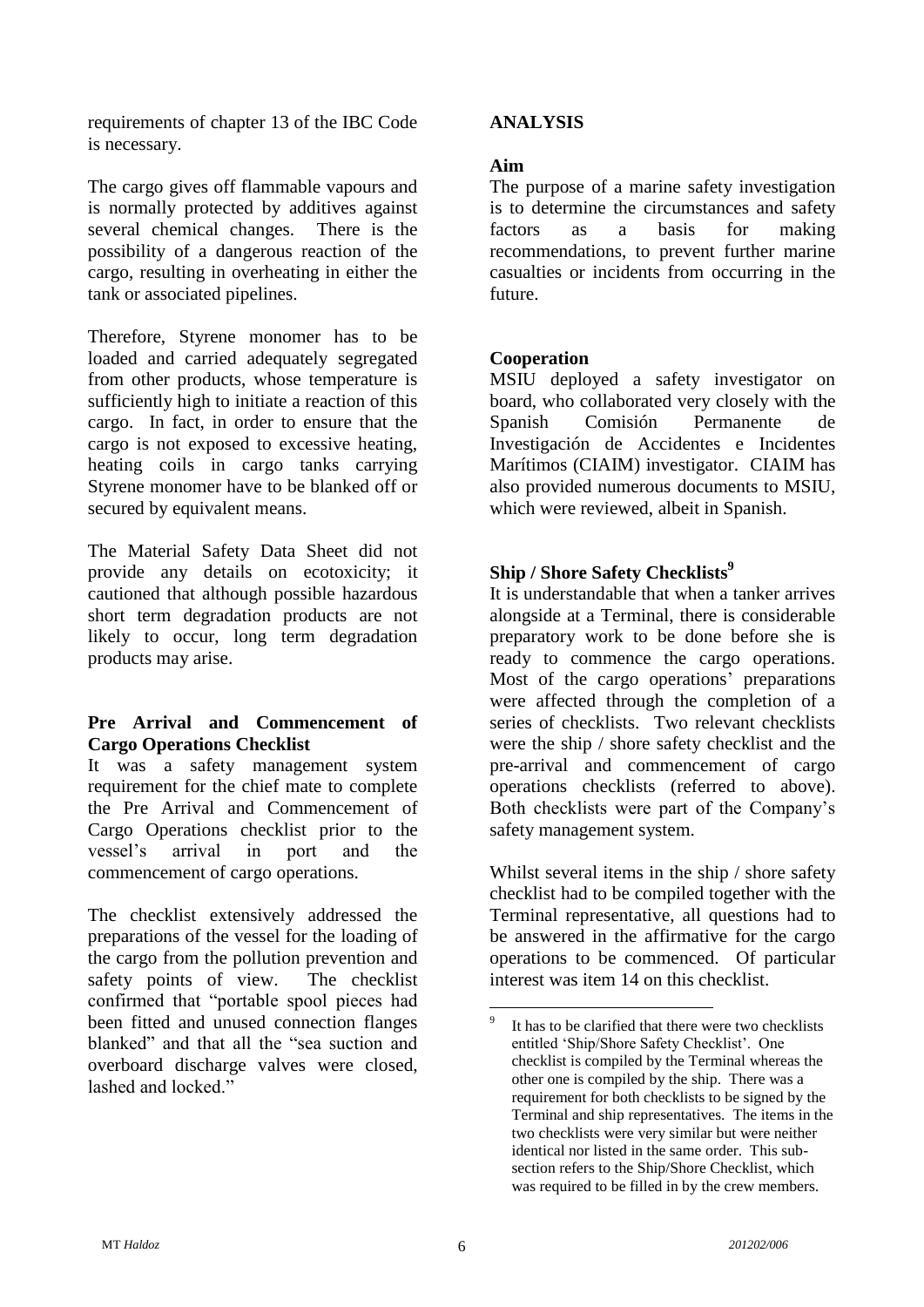Item 14, which was only required to be checked by the ship, indicated that the scuppers and save-alls on board were effectively plugged and the drip trays in position and empty.

Moreover, item 14 was coded "R", *i.e.* it had to be rechecked at appropriate, regular intervals as agreed by both parties in the declaration. The checklist indicated that on the day of the cargo spill, these additional checks were done at 0855, 1255, and 1655.

It may be deduced that there were two checks for item 14 before the accident – an initial one when the ship / shore safety checklist was being compiled, and another one at 0855. The second re-check at 1255 was carried out after the accident had happened.

The Harbour Master reported that during an inspection on board, which was carried out in the presence of the vessel's management representatives after the accident, residues of Styrene monomer were found in one of the save-alls. This finding was not reflected in the Ship / Shore Safety Checklist.

The safety investigation was unable to determine whether this meant a missed entry in the checklist<sup>10</sup>. Therefore, either the spill went undetected (and therefore not recorded in the checklist), or else it was cleaned before the next entry in the checklist.

#### **Inconsistencies in the available evidence**

From the onset of this safety investigation, the inconsistencies in the respective claims made by the ship managers' representatives and the Terminal were strongly evident. During the meetings held immediately after the spill, the vessel"s managers and the master denied that the spill came from the vessel.

In their submissions, the ship managers based their counterargument on the quantity of 'missing' Styrene monomer, which stood at about 100 mt (according to shore figures). They claimed that the ullage report indicated that the vessel had received 153.52 mt of cargo, whereas the shore figures indicated that 261 mt (*i.e.* 288 m<sup>3</sup> at  $p = 0.9051$  at 15°C) were transferred from the Terminal storage tanks. That leaves a discrepancy of about 110 mt, without taking into considerations any adjustments due to temperature and specific gravity.

The loading operation commenced at 0950 and was suspended one hour and 15 minutes later. During the first 45 minutes, the agreed pumping rate was  $100 \text{ m}^3 \text{ hr}^{-1}$ , and increased to  $200 \text{ m}^3$  hr<sup>-1</sup>, until the operation was suspended. If these figures were accurate, and the agreed pumping rates adhered to, then the ship would have only received about 175  $m<sup>3</sup>$  (approximately 158 mt) of Styrene monomer when the cargo operations were suspended $11$ . As such, that would almost equate to the amount claimed by the managers to have been received on board.

Thus, the problem with this scenario was the pumping rate. As indicated above, if the Terminal delivered the cargo at the agreed rate, and subject that the ship figures were correct, then there was no way that  $288 \text{ m}^3$  of cargo were pumped in 75 minutes. Moreover, even if the pumping rate throughout was  $200 \text{ m}^3$  hr<sup>-1</sup>, the Terminal would still have only managed  $250 \text{ m}^3$  (about  $226 \text{ mt}$ ) of cargo.

Styrene monomer had been observed on the Terminal waters and therefore there is no denial that the pollution did occur. Thus, on the basis of the above calculations,

<u>.</u>

<sup>&</sup>lt;sup>10</sup> The vessel did not have Styrene monomer on board before arriving at Tarragona. Therefore, the Styrene monomer traces found in the save-all must have come from the cargo, which was being loaded prior to the spill.

<sup>&</sup>lt;u>.</u> The figure is calculated by using the specific gravity at 15°C. The figure may therefore have a margin of error.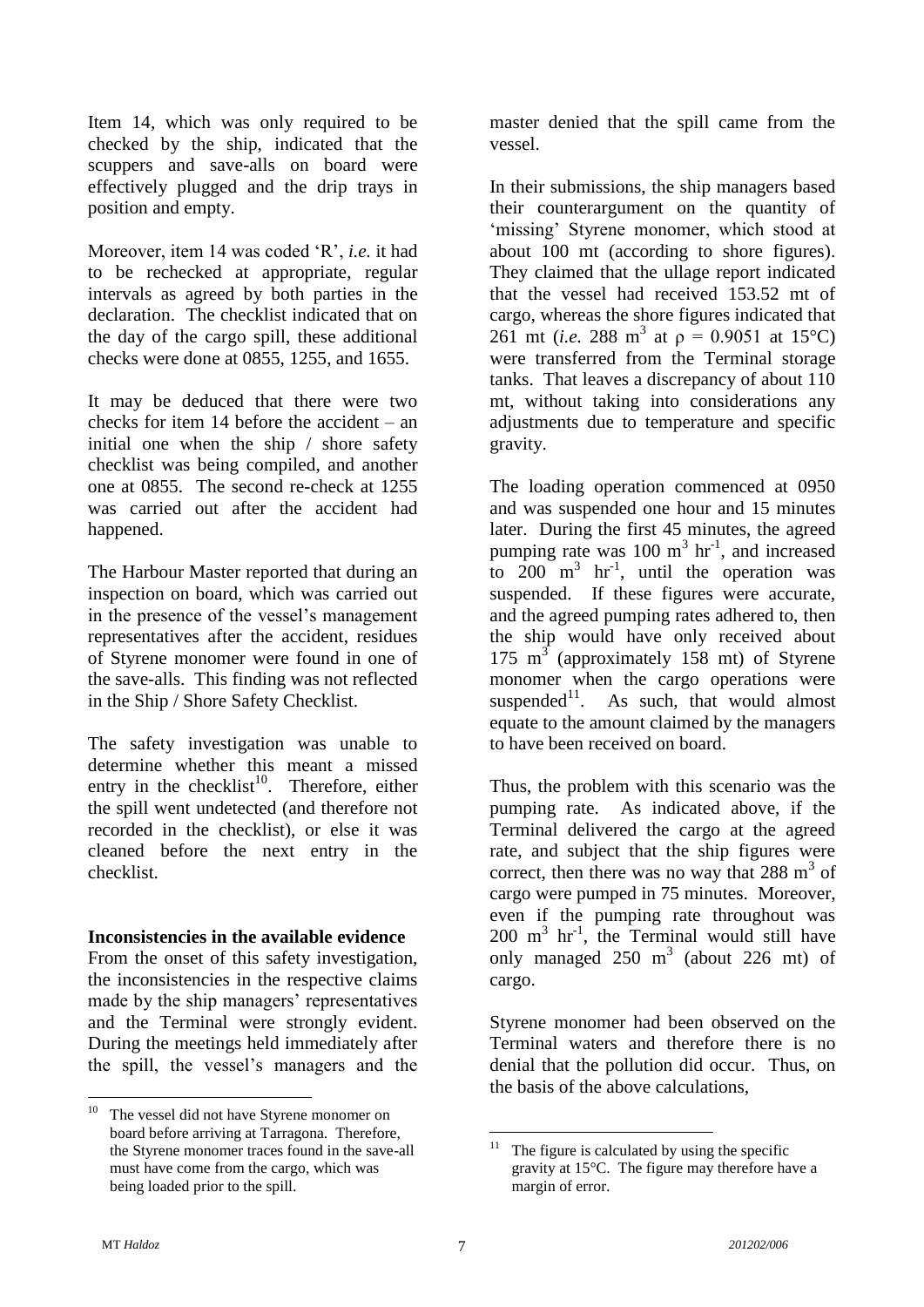- 1. either the ship figures were not correct;
- 2. the Terminal figures were wrongly recorded; or
- 3. both figures were accurate but the Terminal delivered at a rate of about  $230 \text{ m}^3 \text{ hr}^{-1}$ .

On 07 February 2012, the Harbour Master called for a meeting on board the vessel to discuss further the spill. It was reported that during the meeting, the cargo surveyor denied the statement released by the master. He also claimed that following the spill report, he personally saw one of the crew members sealing the Annex II discharge line with the spectacle flange. This claim collaborated with what has been stated by the chief police when he saw one of the crew members closing a valve on the main  $deck<sup>12</sup>$ .

#### **Cargo tank washing from the previous cargo**

It was reported that on 28 January 2012, the vessel had carried out cargo tank cleaning operations of cargo tanks nos. 2 port and starboard, using the Annex II discharge. The cargo in question was molasses $^{13}$ .

Managers confirmed that the ship and shore checklist indicated that both the Terminal and the vessel had confirmed that the overboard valves had been closed prior to the loading of the cargo. The checklist was made available to the MSIU as

documentary evidence and the managers' position was confirmed to be correct.

#### **System defences**

Academic studies have shown that omission errors are the largest single category of (maintenance) $14$  errors. In view of this, the safety investigation did not exclude the possibility of such error, when the cargo tank washing was completed on 28 January 2012, even if there was no hard evidence to support this hypothesis.

Maintenance errors are widely acknowledged, necessitating the erection of safety barriers to protect the system against this disturbance. "Soft" barriers (which is a blend of people and paper-based measures), were applied on board to ensure that Annex II discharge was blanked off and isolated.

Considering that the Terminal had witnesses who saw the crew members closing a valve on the vessel after the loading operations had commenced, the safety investigation did not exclude the possibility that the checklist did not actually reflect the actual status of the cargo system.

The safety investigation was cautious on the matter, although witnesses on board claimed that the outflow stopped as soon as the crew members closed a valve on the main deck. However, information made available to MSIU indicated that the cargo operation was also stopped from the Terminal.

Therefore, at that particular time, there were two variables, which happened in close proximity to each other. These are the stopping of the cargo operation and the

<sup>12</sup> The submissions of the cargo surveyor and the chief police suggested that unless the status of the system was altered (for no particular reason) after the joint inspection by the Terminal and the ship, item 14 of the ship / shore safety checklist did not reflect the actual system status.

Molasses has a pollution category 'OS' and therefore falls outside Annex II Categories (*i.e.* X, Y, Z). Molasses is biodegradable, has been included in Chapter 18 of the IBC Code, and is not deemed to present safety and pollution hazards to such an extent as to warrant the application of the Code.

 $14$ For the scope of this safety investigation report, maintenance is given a broad meaning and not necessarily limited to repair and / or maintenance from the strict engineering point of view. Omission errors are therefore a well-known phenomenon across all safety critical domains and in no way do they reflect any sort of negligence and recklessness on the crew members" side.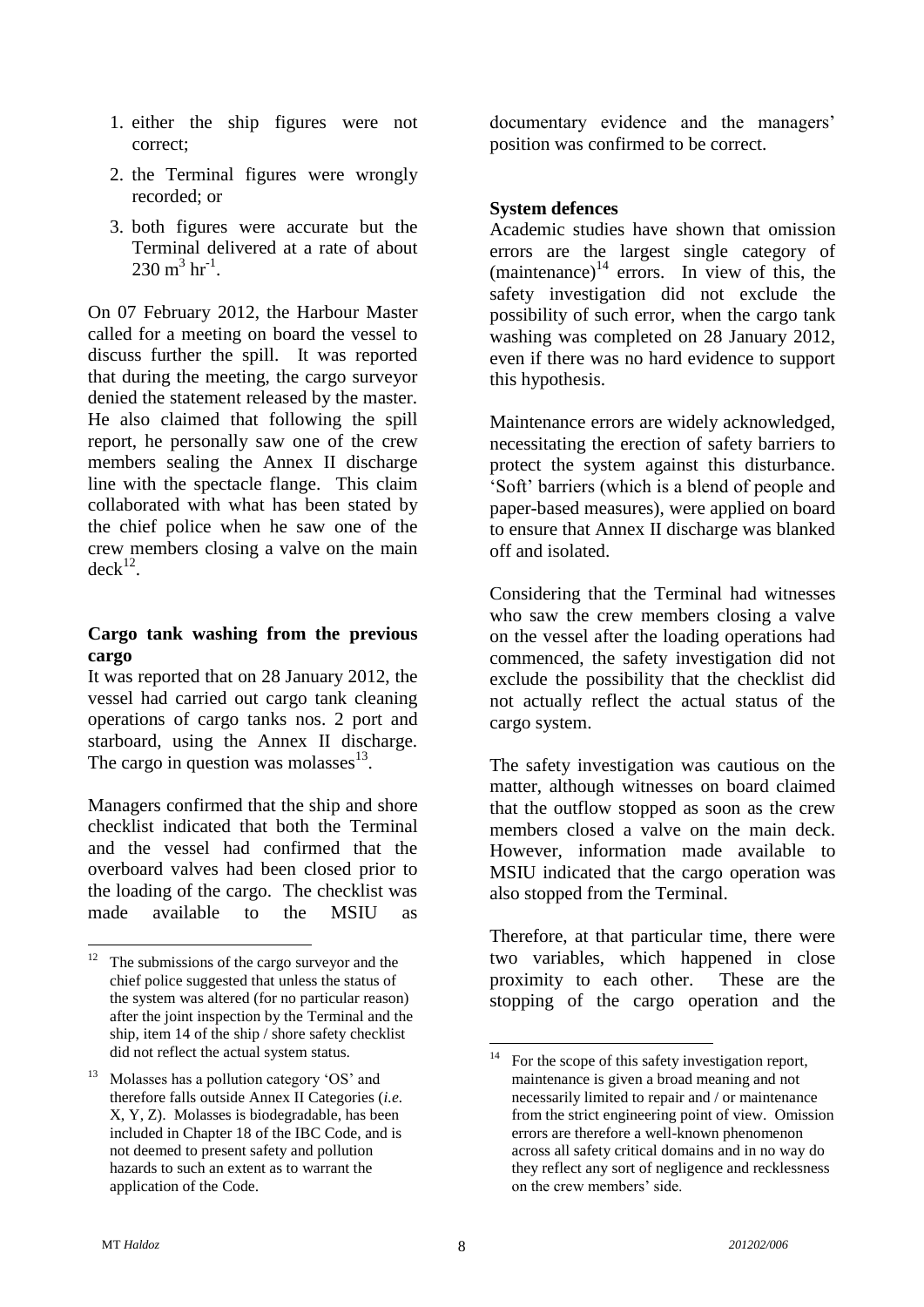closing of the valve on the main deck. The safety investigation could not determine which one of the two variables (or combination) actually stopped the cargo spill.

The following two sections attempt to address the issue of maintenance error.

#### **Memory and situation awareness**

Memory failures may frustrate soft barriers. A failure to carry out a necessary check can be caused by some local distraction. Distractions may lead to 'premature exits' *i.e.* a job is terminated before all the actions are complete – especially if it is the end of a routine task. It is expected that tasks on board may be subject to frequent interruptions. Irrespective of their nature, all interruptions may raise stress levels and increase the likelihood of memory lapse – omission being the most likely one.

The ability to maintain information in the working memory is particularly important, especially when engaged in safety critical tasks<sup>15</sup> . For instance, working memory is utilised when going through a series of steps within a process.

If someone is distracted or interrupted while focussing attention to hold this information, they will probably forget steps s/he may have completed. Literature suggests that any information contained in the distraction phase, erases the material that the working memory store would have been holding.

Attention is a cognitive system that has a limited capacity and depends on, *inter alia,* memory. Thus, attention and working memory are closely tied together. It is for this particular reason that workload is considered to be very important to attention and working memory.

Whilst sequencing tasks (even by the use of checklists), is an effective way to address workload, interruptions may be problematic – especially when these lead to the loss of memory contents. This may create a situation where the individual will not resume his work from the point which he had left it before the interruption. The reason behind this is because situation awareness depends on perception, which in return is influenced by attention and working memory.

#### **Teamwork**

The concept of teamwork, albeit in an extremely limited manner, was found to be relevant to this accident, given that both the ship and Terminal personnel were checking items together. As already explained, managers have indicated that all unused cargo and bunker connections were properly secured with blank flanges and fully bolted.

This matter was raised with the Terminal through the intervention of the CIAIM. The Terminal was unable to provide a list of the system connections, which had been checked prior to and during the loading operations. It was also stated that all connections on the shore side were checked and found properly sealed with blank flanges.

The Terminal also confirmed that all was in order on the vessel"s side. The Terminal reply, however, stopped short from confirming that its representatives verified the status of all connections on board the ship. Therefore, it remained unclear as to how one could confirm that all was in order with the ship, when this was not physically verified.

The safety investigation doubted that the ship"s connections were actually checked and their status verified in the presence of the ship's crew members<sup>16</sup>. As such, it is the safety investigations view that what should have been a collective approach, had in reality

<sup>15</sup> Double checking the status of the cargo system is more an issue of environmental protection rather than safety. Nonetheless, the memory remains crucial.

<sup>&</sup>lt;u>.</u> Even so, it has already been stated that there were possibilities that the checking step was also omitted by the crew members.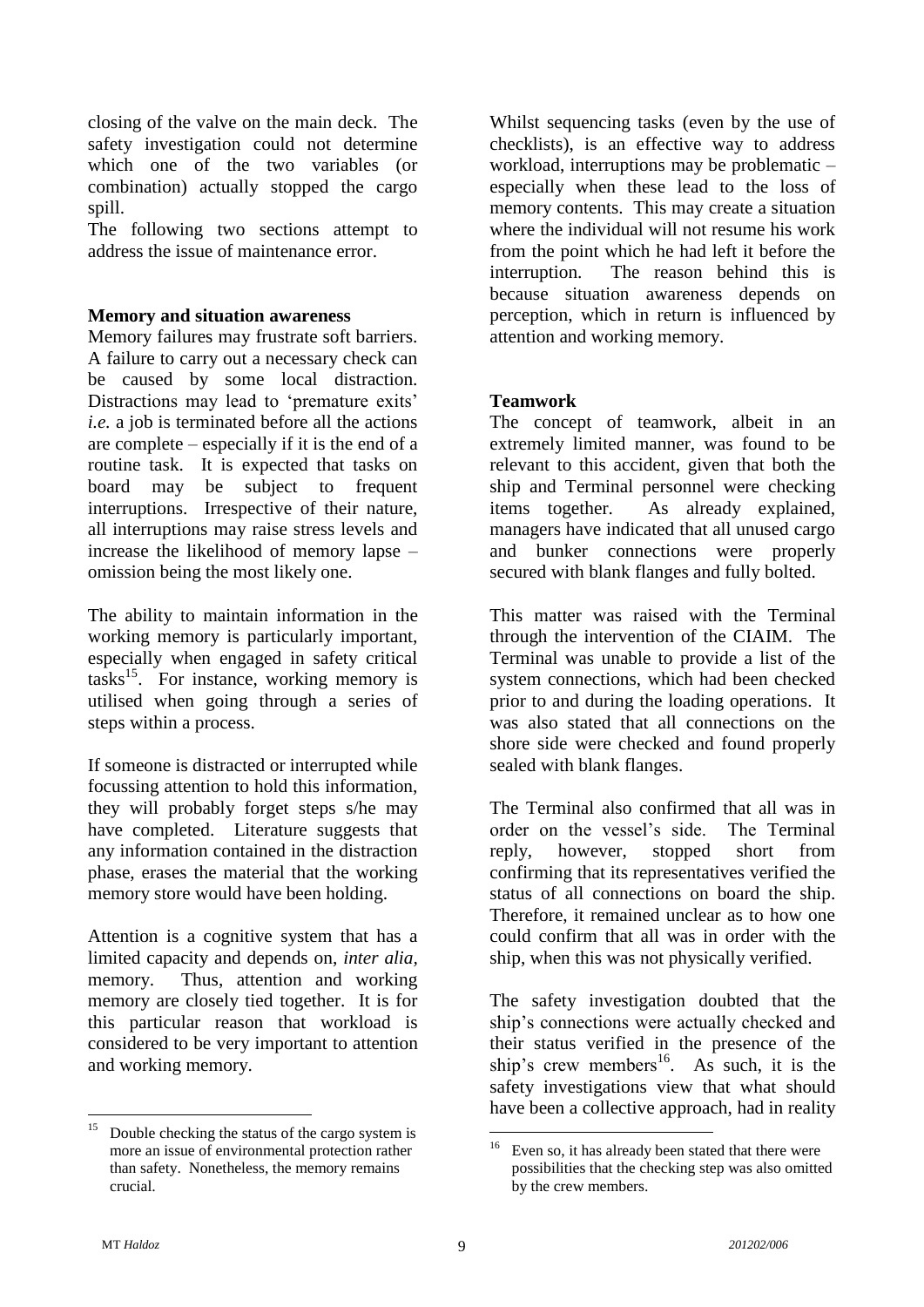developed into a situation, where it was most probably assumed by the Terminal that certain checks should have been carried out by the ship.

The problem with such diffusion of responsibility is that it may very well be that the Terminal personnel would have expected that any problems on the ship would have been found and rectified by the crew members before the cargo transferring operation commenced.

The situation may well be interpreted as an overreliance on the ship from the Terminal side. The Terminal would have been unaware that this would have meant an overruling assumption that procedures and decisions on board had been carried out – without actually verifying this.

#### **CONCLUSIONS**

- 1. The checklists filled in jointly by the crew members and the Terminal representatives indicated that the scuppers and save-alls on board were effectively plugged.
- 2. The Harbour Master reported that during an inspection onboard, traces of cargo were found in one of the save-alls.
- 3. Available evidence indicates that one of the crew members was seen closing one of the Annex II discharge line after the spill alarm was raised on board.
- 4. It is possible that the crew members were distracted during the preloading condition and missed steps of the checklist.
- 5. It is probable that the Terminal representatives did not cross check that all the steps of the preloading checklist had been carried out, thereby compromising teamwork.

6. Given that pollution was factual, it is possible that the ship"s or the Terminal"s figures were not accurate, or both figures were correct but the pumping rate was much higher than what had been agreed.

## **RECOMMENDATIONS<sup>17</sup>**

Ayder Tankers A/S and Terquimsa Terminal are recommended to:

*23/2012\_R1* promote adherence by their respective personnel to pre-loading instructions, (and if necessary modify existing procedures) in order to ensure that checklists, which require the joint inspection of critical areas and fittings of the cargo systems, are thoroughly compiled on the basis of actual inspections rather than on the basis of information provided by the other party.

Moreover, Ayder Tankers A/S is recommended to:

23/2012 R2 establish effective watch during loading and unloading of cargo in order to prevent cargo spillages on deck and at sea.

<sup>1</sup> <sup>17</sup> **Recommendations should not create a presumption of blame and/or liability.**